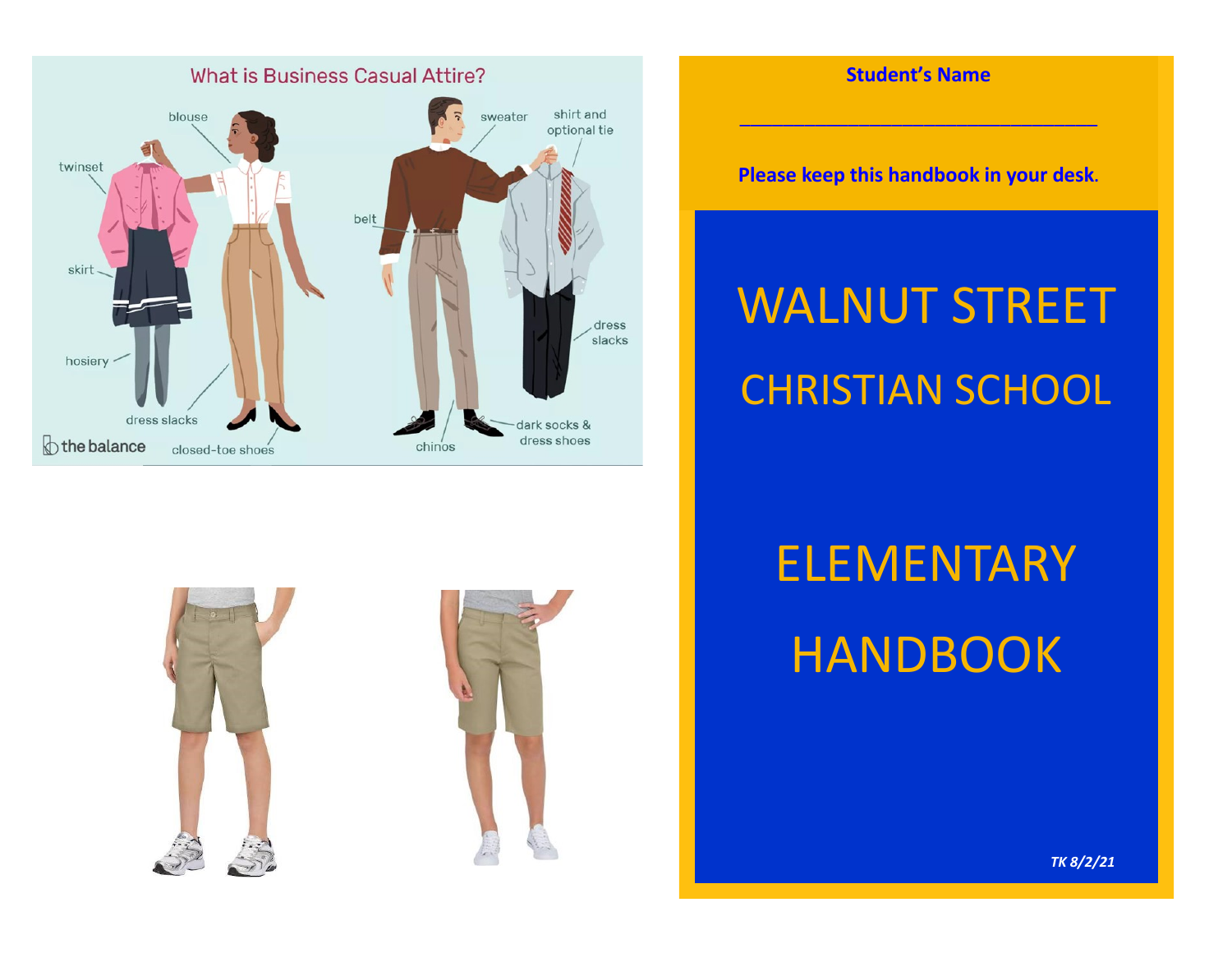## **How can you make your year great?**

Always say nice things to your friends and your teacher. Prov 16:24

Be a helper. Heb 13:16

Be a first time obeyer. 1 Peter 2:13-14

Do everything without arguing. Phil 2:14-15

## **Basic Rules to Follow**

### **DO**

- 1. Arrive to school and be ready to begin class by 8:00 AM.
- 2. Always remain quiet and walk on the right side of hallways, keeping your hands at your sides.
- 3. Show respect to all school personnel in word and actions.
- 5. Respect your classmates and school property, including your text books, desks, restrooms, etc.
- 6. Be honest, courteous, and kind in both your words and actions
- 7. Be prepared for class

#### **DO NOT**

- 1. Show disrespect, fight, swear, cheat, steal, call names, or lie.
- 2. Bring weapons (knives, guns, etc.), tobacco, drugs, or drug paraphernalia to school.
- 3. Threaten to harm anyone.
- 4. Bring electronics or toys of any kind to school unless instructed by your teacher.
- 5. Chew gum in the building.

Your teacher's primary role in the classroom is to teach. You are expected to behave appropriately as you have been taught at home. Teachers should not need to use up classroom time to discipline students and correct inappropriate behavior.

## **Absences, Dismissals, and Tardiness**

Students who miss school can fall behind quickly, and skipping school for no reason is against the law! We want you to be a successful student, and it is very important that you come to school unless you are sick. It is also important that if you have a fever and are not feeling well, you should stay at home so that you do not make your classmates sick.

- 1. The school day begins at 8:00 AM. Do not arrive before 7:30.
- 2. If you are late arriving to school, you must report to the office.
- 3. If you are absent, one of your parents needs call the school by 8:30 A.M. on the morning of your absence to tell the secretary that you will not be in school. This is very important and is for your safety.
- 4. When you return to school after being sick, be sure to bring an excuse from one of your parents. The excuse should give the reason that you did not come to school.
- 5. If you know you will be absent from school (vacation, appointment, etc.), please bring a note from your parent ahead of time.
- 6. At the end of the school day, all students are to be picked up by 3:15 PM.

## **Discipline**

Disciplinary actions will be taken for students who disobey the rules. Our purpose for discipline is to discourage bad behavior and encourage good behavior. Discipline may include—

- 1. Extra Work
- 2. Writing Assignment
- 3. Counseling
- 4. DR (Discipline Report)
- 5. Detention
- 6. In-School Suspension
- 7. Dismissal from school

Whenever it is necessary for discipline, a DR slip will be sent home to your parents. You and your parents must sign it and return it to the school the following morning. If it is not signed and returned, you will not be permitted to return to class. Three DR's in a month for a student means automatic detention (3:00-4:30). In the event that damage is done to school property, it will be the parents' responsibility to make restitution.